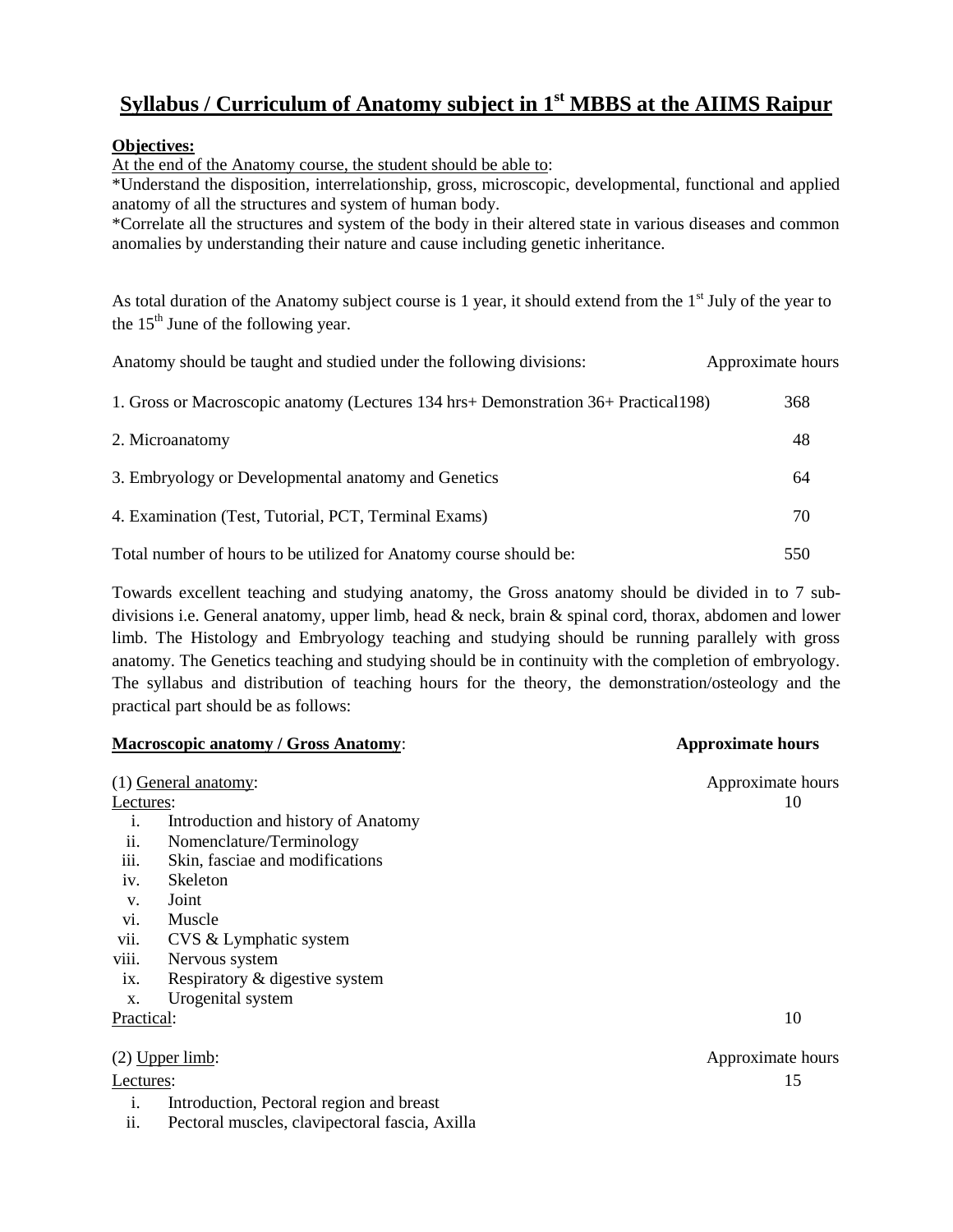- iii. Brachial plexus
- iv. Cutaneous nerves of back, Trapezius, Latissimus dorsi
- v. Veins and Lymphatic drainage of upper limb
- vi. Cutaneous nerves and dermatomes of upper limb
- vii. Scapular region and intermuscular spaces
- viii. Shoulder joint
- ix. Front of arm (muscles, vessels, nerves), cubital fossa
- x. Back of arm and radial nerve
- xi. Front of forearm (muscles, vessels, nerves)
- xii. Palm I (superficial muscles, vessels, nerves)
- xiii. Palm II (deep muscles, vessels, nerves)
- xiv. Back of forearm and hand
- xv. Joints of UL (elbow joint to interphalangeal joints)

#### Demonstration/Osteology: 8

- i. Clavicle
- ii. Scapula
- iii. Humerus
- iv. Radius
- v. Ulna
- vi. Articulated hand
- vii. Surface anatomy UL
- viii. Radiology UL

#### Practical: 23

#### (3) Head & Neck: Approximate hours

- i. Scalp and temple
- ii. Face, Lacrimal apparatus
- iii. Superficial & deep cervical fascia
- iv. Posterior triangle of neck, sternocleidomastoid muscle
- v. Back of neck, muscles, suboccipital triangle
- vi. Anterior triangle of neck, median region, Submental & digastric triangle
- vii. Carotid & muscular triangles
- viii. Cranial cavity, meninges, dural folds, cavernous sinus
- ix. Pituitary gland, trigeminal ganglion and meningeal vessels
- x. Thyroid & parathyroid glands
- xi. Trachea, esophagus, brachiocephalic & subclavian vessels
- xii. Carotid arteries, jugular veins
- xiii. Nerves of the neck, glossopharyngeal, vagus, accessory and hypoglossal
- xiv. Sympathetic trunk, cervical plexus, scalene muscles
- xv. Prevertebral muscles, vertebral vessels, lymph vessels & nodes of H & N
- xvi. Submandibular region, suprahyoid muscles
- xvii. Orbit I, Structures in orbit, muscles
- xviii. Orbit II, vessels & nerves
- xix. Parotid gland
- xx. Temporal fascia, muscles of mastication, maxillary vessels
- xxi. TM joint, mandibular nerve, otic ganglion
- xxii. Pharynx I, (mouth, pharyngeal wall, constrictor muscles)
- xxiii. Pharynx II, (Interior of pharynx, tonsils, soft palate, auditory tube)
- xxiv. Nose I (Cavity, septum & lateral wall)

Lectures: 31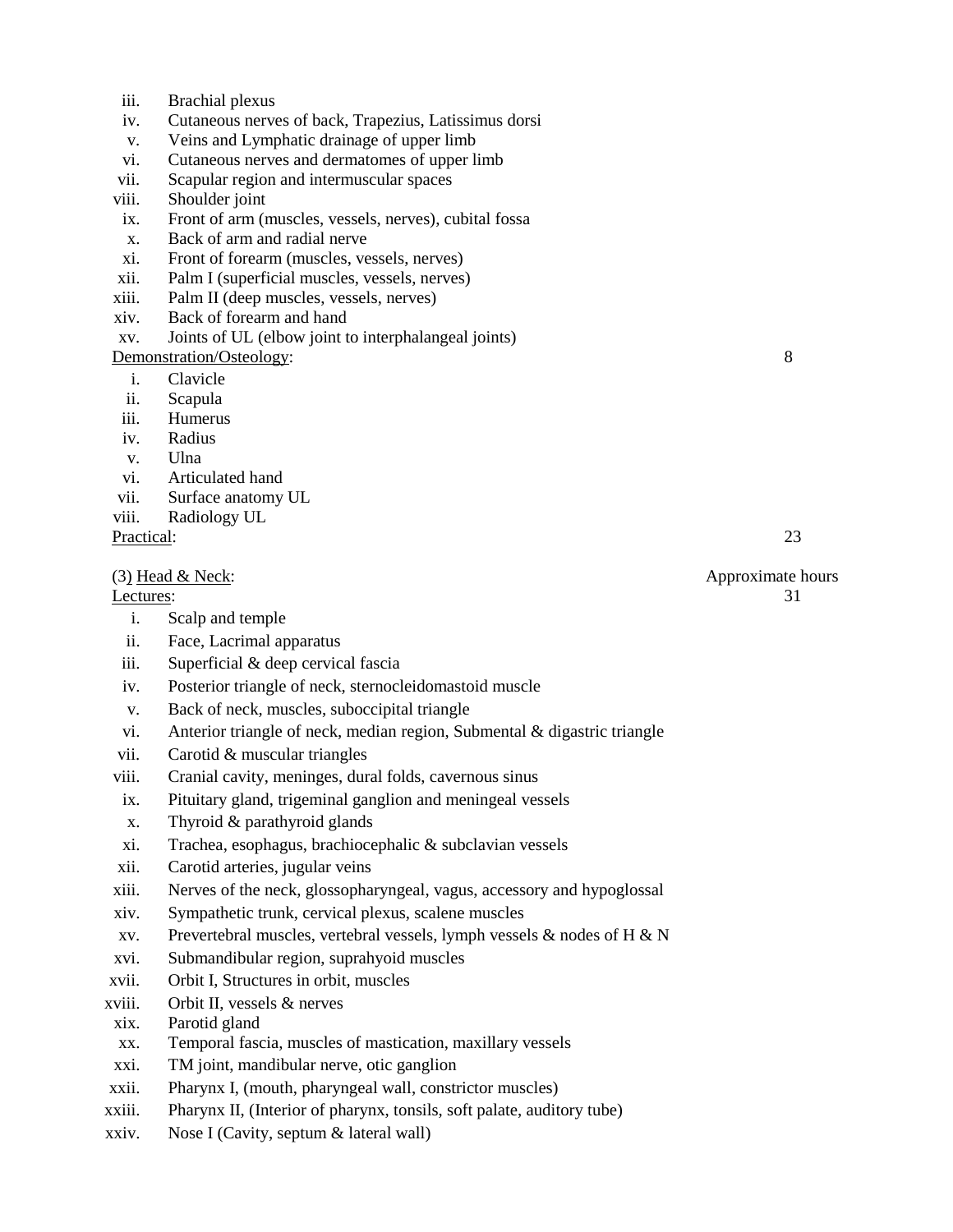- xxv. Nose II (Pterygopalatine fossa & ganglion, paranasal sinuses)
- xxvi. Larynx I (structure, cartilages, interior)
- xxvii. Larynx II (muscles, vessels & nerves)
- xxviii. Tongue
- xxix. Ear (External, middle & Internal)
- xxx. Eyeball
- xxxi. Joints of H & N

### Demonstration/Osteology: 9

- i. Skull anatomical position, norma verticalis and occipitalis
- ii. norma frontalis
- iii. norma lateralis
- iv. norma basalis
- v. interior of skull and cranial fossae
- vi. Mandible
- vii. Cervical vertebrae
- viii. Surface anatomy Head & Neck
- ix. Radiology Head & Neck

### Practical: 47

### (4) Brain and spinal cord: Approximate hours

- i. Introduction & parts of nervous system
- ii. Spinal cord, meninges, arteries & veins, contents of vertebral canal
- iii. Meninges and CSF
- iv. Base of the brain, interpeduncular fossa, superficial attachments of cranial nerves
- v. Vessels of brain
- vi. Medulla oblongata
- vii. Pons
- viii. Cerebellum, cerebellar peduncles
- $ix.$  $4<sup>th</sup>$  ventricle
- x. Midbrain
- xi. Cerebrum I
- xii. Cerebrum II
- xiii. White matter of cerebrum, Internal capsule
- xiv. Third ventricle, lateral ventricle
- xv. Diencephalon
- xvi. Basal nuclei
- xvii. Limbic system, reticular formation
- xviii. Neural pathways I
- xix. Neural pathways II

#### Practical: 29

- i. Introduction of thorax, inlet, outlet, landmarks, thoracic wall
- ii. Intercostal muscles, nerves and vessels
- iii. Internal thoracic artery, azygos vein, thoracic sympathetic trunk
- iv. Mediastinum
- v. Pleura
- vi. Lungs, bronchopulmonary segments

Lectures: 19

(5) Thorax: Approximate hours Lectures: 13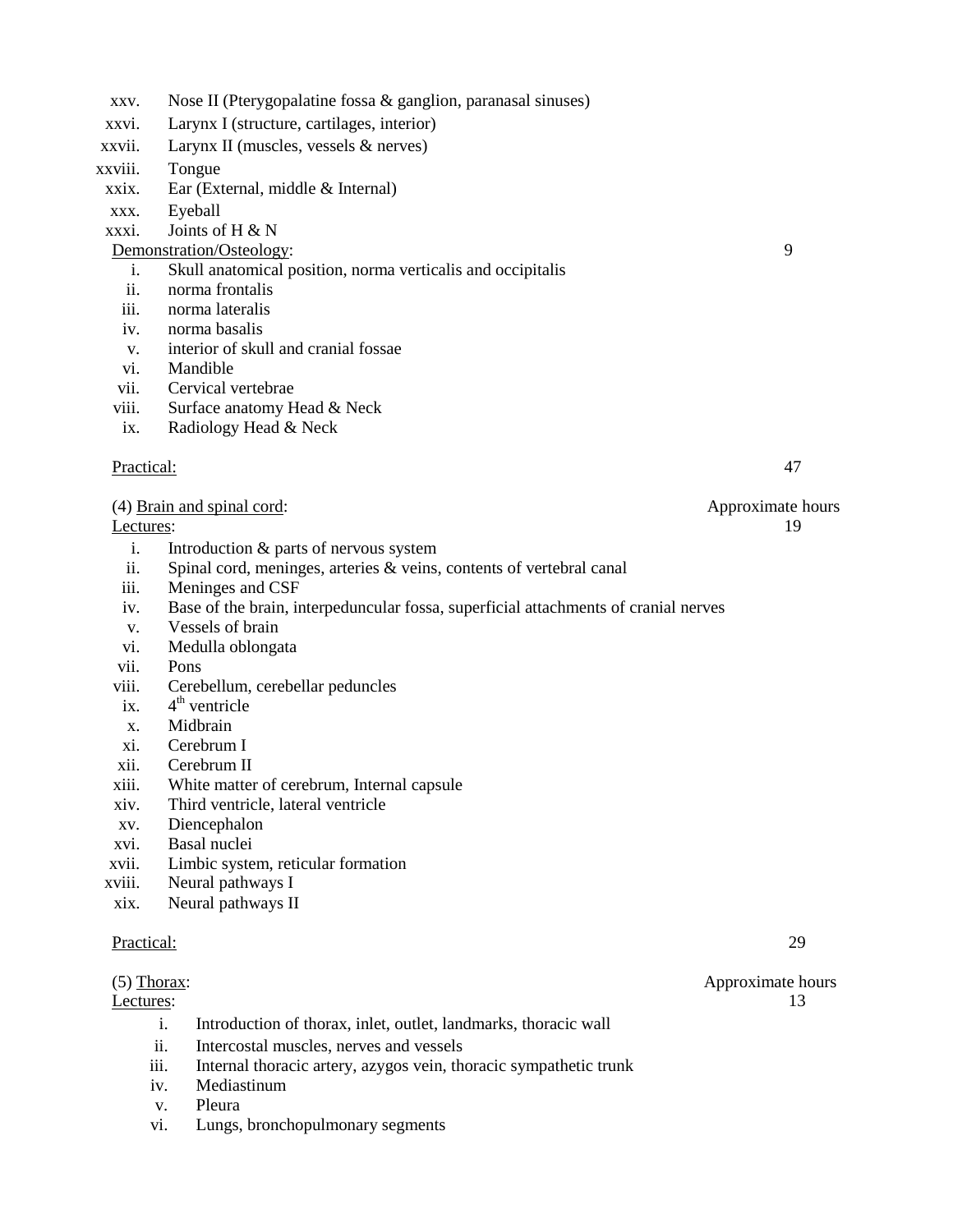- vii. Pericardium, external features of heart,
- viii. Coronary arteries, veins & nerves of heart, cardiac plexuses
- ix. Right atrium and ventricle
- x. Left atrium and ventricle
- xi. Ascending aorta, arch of aorta, descending aorta, conducting system of heart, pulmonary trunk
- xii. Thoracic part of trachea, esophagus, and Thoracic duct. Right lymphatic duct
- xiii. Joints of thorax and respiratory movements

### Demonstration/Osteology: 5

- i. Sternum
- ii. Ribs
- iii. Vertebral column and thoracic vertebrae
- iv. Surface anatomy thorax
- v. Radiology thorax

Practical: 20

(6) Abdomen: Approximate hours

#### <u>Lectures</u>: 28

- i. Anterior abdominal wall, cutaneous nerves, vessels, lymphatics
- ii. Muscles of anterior abdominal wall, rectus sheath
- iii. Inguinal canal, spermatic cord, hernia
- iv. Male external genitalia, scrotum, testis, epididymis, penis
- v. Nine regions of abdomen, Peritoneum I (lesser & greater sac)
- vi. Peritoneum II (Vertical & transverse disposition, mesenteries, fossae)
- vii. Spleen, coeliac trunk, stomach
- viii. Differences between small & large intestine, duodenum, jejunum, Ileum
- ix. Large intestine, Caecum, appendix, ascending, transverse, descending, sigmoid colon
- x. Mesenteric vessels, portal vein, portocaval anastomoses
- xi. Pancreas
- xii. Liver
- xiii. Extra hepatic biliary apparatus, autonomic nervous system, coeliac plexus
- xiv. Suprarenal gland and chromaffin system
- xv. Kidney and ureter
- xvi. Diaphragm
- xvii. Abdominal aorta, IVC, Lymph nodes of Posterior abdominal wall, cistern chili
- xviii. Muscles, fascia, nerves of posterior abdominal wall, lumbar plexus, lumbar arteries & veins
- xix. Lesser pelvis, position of pelvic viscera & pelvic peritoneum
- xx. Perineum, female external genital organ, anal region & ischiorectal fossa
- xxi. Urogenital region, superficial & deep perineal spaces, lymph vessels of perineum
- xxii. Ovaries, uterine tubes, uterus & vagina
- xxiii. Urinary bladder, Male and female urethra
- xxiv. Prostate, ductus deferens, seminal vesicle & ejaculatory duct
- xxv. Rectum and anal canal
- xxvi. Vessels, lymph nodes & nerves of pelvis
- xxvii. Pelvic fascia and muscles
- xxviii. Joints of pelvis

### Demonstration/Osteology: 5

- i. Lumbar vertebrae
- ii. Sacrum
- iii. Pelvis, pelvimetry
- iv. Surface anatomy abdomen
- v. Radiology of Abdomen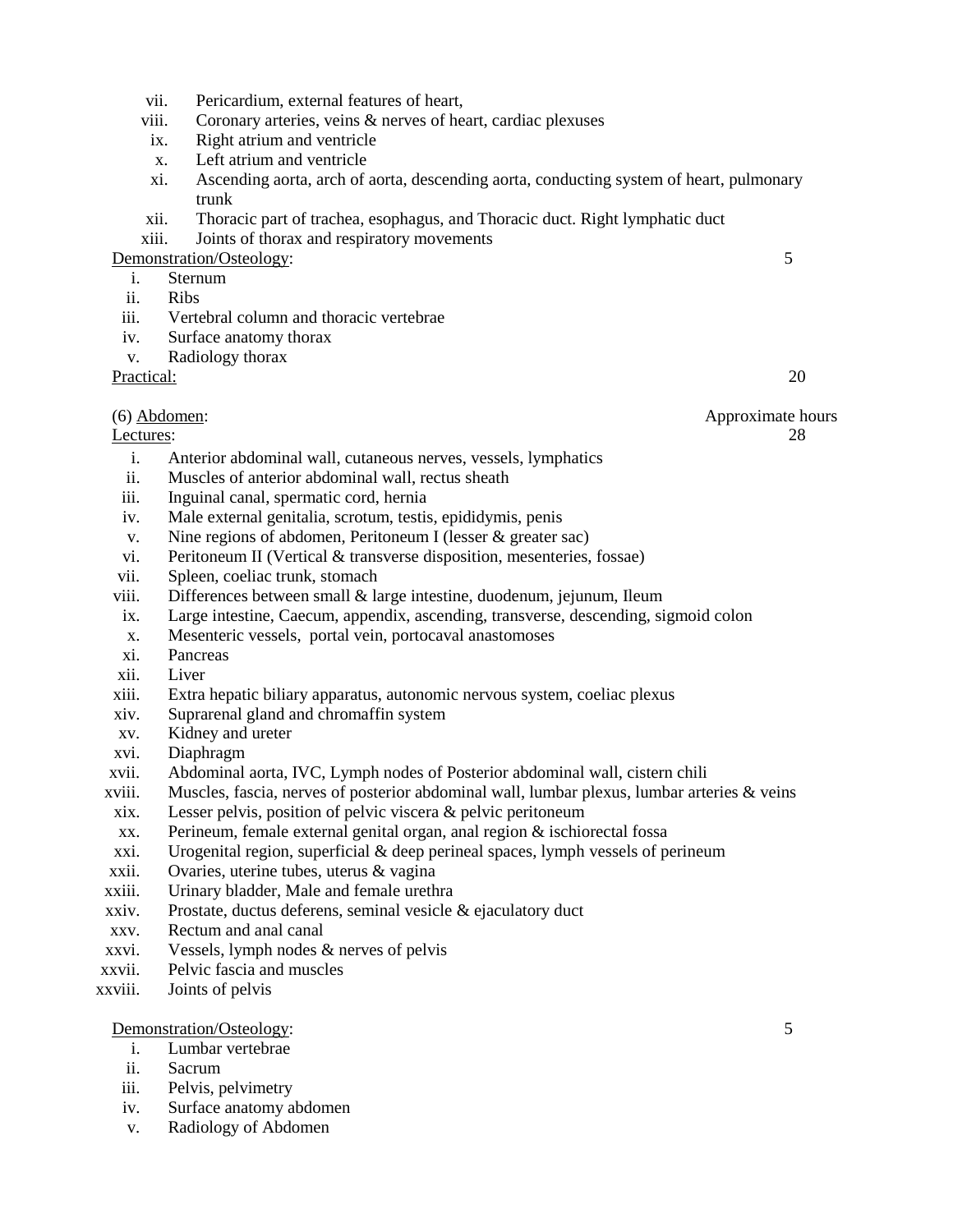### Practical: 42

### (7) Lower limb: Approximate hours

Lectures: 18

- i. Introduction, front of thigh, fasciae, great saphenous vein, cutaneous nerves
- ii. Femoral triangle, sheath, canal & hernia, femoral vessels & nerve
- iii. Adductor canal, iliotibial tract, intermuscular septa, muscles of front of thigh
- iv. Adductor compartment of thigh, muscles, vessels and nerves
- v. Gluteal region I: fasciae, cutaneous nerves, gluteus maximus & structures deep to it, sciatic foramina
- vi. Gluteal region II: nerves, vessels, gluteus medius & minimus, small muscles on the back of hip joint
- vii. Popliteal fossa
- viii. Back of thigh, muscles, nerves, vessels
- ix. Hip joint
- x. Front of leg & dorsum of foot, muscles, vessels & nerves
- xi. Lateral & medial sides of leg, muscles, vessels & nerves
- xii. Back of leg, muscles, vessels & nerves
- xiii. Venous & lymphatic drainage of lower limb
- xiv. Sole of foot I: fasciae,  $1<sup>st</sup>$  to  $3<sup>rd</sup>$  layers
- xv. Sole of foot II:  $4^{th}$  to  $6^{th}$  layers
- xvi. Knee joint
- xvii. Tibiofibular joints, ankle joint & joints of foot
- xviii. Arches of foot

### Demonstration/Osteology: 9

- i. Hip bone I
- ii. Hip bone II
- iii. Femur I
- iv. Femur II
- v. Tibia
- vi. Fibula
- vii. Articulated foot
- viii. Surface anatomy lower limb
- ix. Radiology of lower limb

Practical: 27

#### **Microscopic anatomy / Histology:**  $\qquad \qquad$  **Approximate hours**

- i. Introduction histology, microscope and cell
- ii. Epithelium
- iii. Glandular tissue
- iv. Connective tissue
- v. Cartilage
- vi. Bone
- vii. Muscular tissue
- viii. Integumentary system
- ix. Lymphatic system I
- x. Lymphatic system II
- xi. Cardiovascular system
- xii. Respiratory system
- xiii. Digestive system I (Salivary glands)
- xiv. Digestive system II (Tongue and Esophagus)
- xv. Digestive system III (Stomach and duodenum)

# Lectures: 24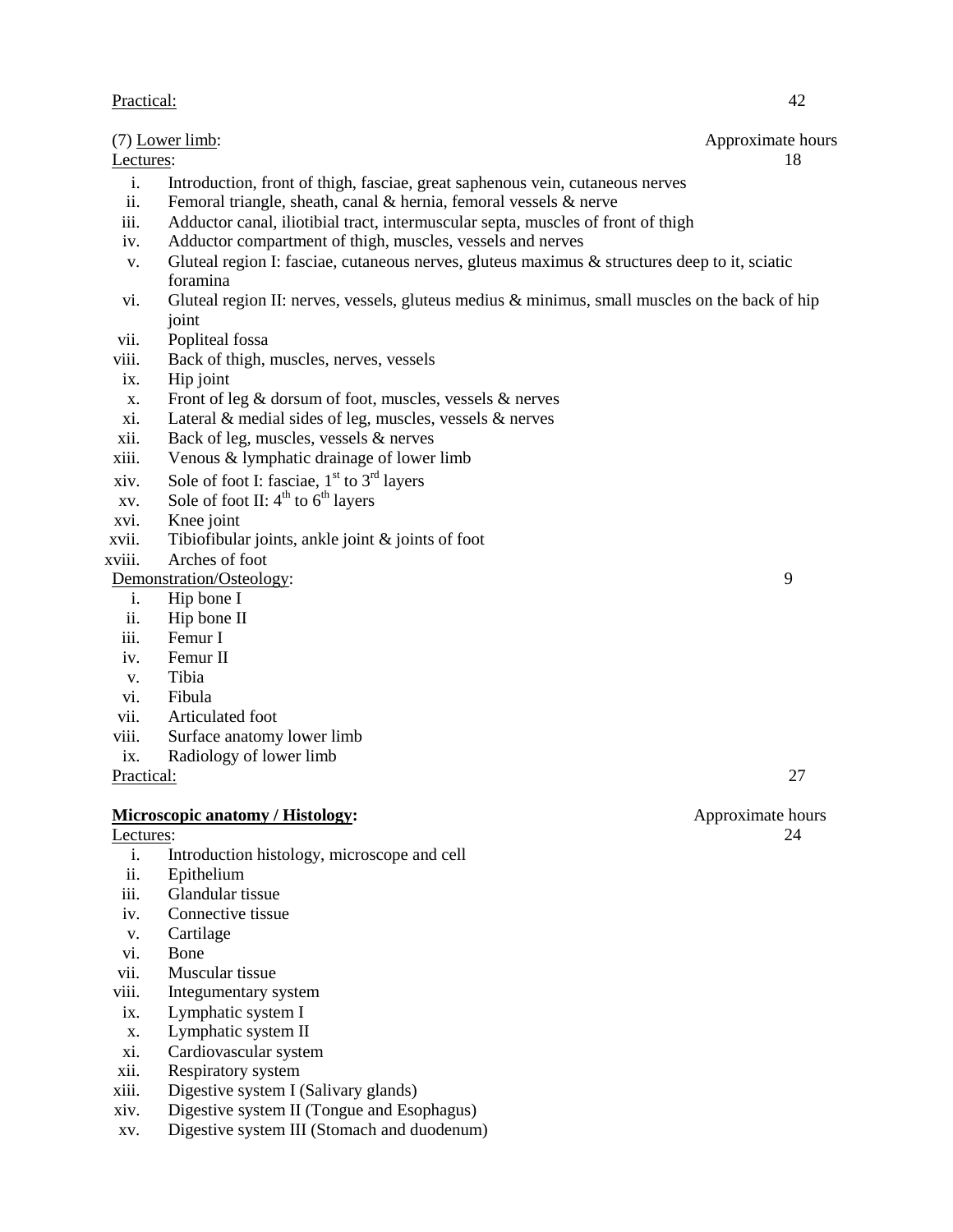- xvi. Digestive system IV (Jejunum, Ileum, large intestine and appendix)
- xvii. Digestive system V (Liver, gall bladder and pancreas)
- xviii. Urinary system
- xix. Male reproductive system
- xx. Female reproductive system
- xxi. Endocrine glands
- xxii. Nervous system I (Neuron, nerve and ganglion)
- xxiii. Nervous system II (Cerebral & cerebellar cortex and spinal cord)
- xxiv. Special senses

Practical: 24

#### **Developmental anatomy / Embryology and Genetics:** Approximate hours

#### Lectures: 32

- i. Introduction embryology, gametogenesis
- ii. Ovarian follicles, ovulation, corpus luteum
- iii. Menstrual cycle, correlation with contraceptive methods
- iv. Fertilisation and early development of zygote, primary & secondary mesoderm
- v. Notochord, neurulation, foldings of embryo
- vi. Deciduas, implantation, placenta, abnormal placenta
- vii. Umbilical cord, amniotic fluid, twins and multiple pregnancies
- viii. Skin and appendages, mammary gland, anomalies
- ix. Limbs, anomalies
- x. Musculoskeletal system I
- xi. Musculoskeletal system II, anomalies
- xii. Pharyngeal apparatus, clefts, anomalies
- xiii. Pharyngeal pouches, thyroid, anomalies
- xiv. Face, palate, anomalies
- xv. Nervous system I (Spinal cord, brain), anomalies
- xvi. Nervous system II (Brain, Pituitary gland), anomalies
- xvii. Respiratory System, anomalies
- xviii. Body cavity, diaphragm, anomalies
- xix. Cardiovascular system I (Heart, ventricles, atria), anomalies
- xx. Cardiovascular system II (Arteries), anomalies
- xxi. Cardiovascular system III (Veins), anomalies
- xxii. Digestive system I (Oral cavity, teeth, salivary glands), anomalies
- xxiii. Digestive system II (Tongue, pharynx, esophagus, stomach, spleen), anomalies
- xxiv. Digestive system III (Duodenum, Liver, pancreas), anomalies
- xxv. Digestive system IV (Midgut, hind gut), anomalies
- xxvi. Urinary system, anomalies
- xxvii. Male and female gonads, anomalies
- xxviii. Male and female genital duct system, anomalies
- xxix. Male and female external genitalia, anomalies, suprarenal gland
- xxx. Genetics I
- xxxi. Genetics II
- xxxii. Genetics III
- Practical: 32

**\* Osteology** should include the bones of skeletal system, their names, parts, anatomical positions, articulations, muscular and ligamentous attachments, blood supply, ossification and clinical anatomy. Individual bones of skull, hand and foot should not be taught and studied separately; they should be taught and studied as skull as a whole, articulated hand and articulated foot.

\* **Histology** should include its introduction and basic principles of microscopy; common stains; and normal structure of tissues and organs of the body.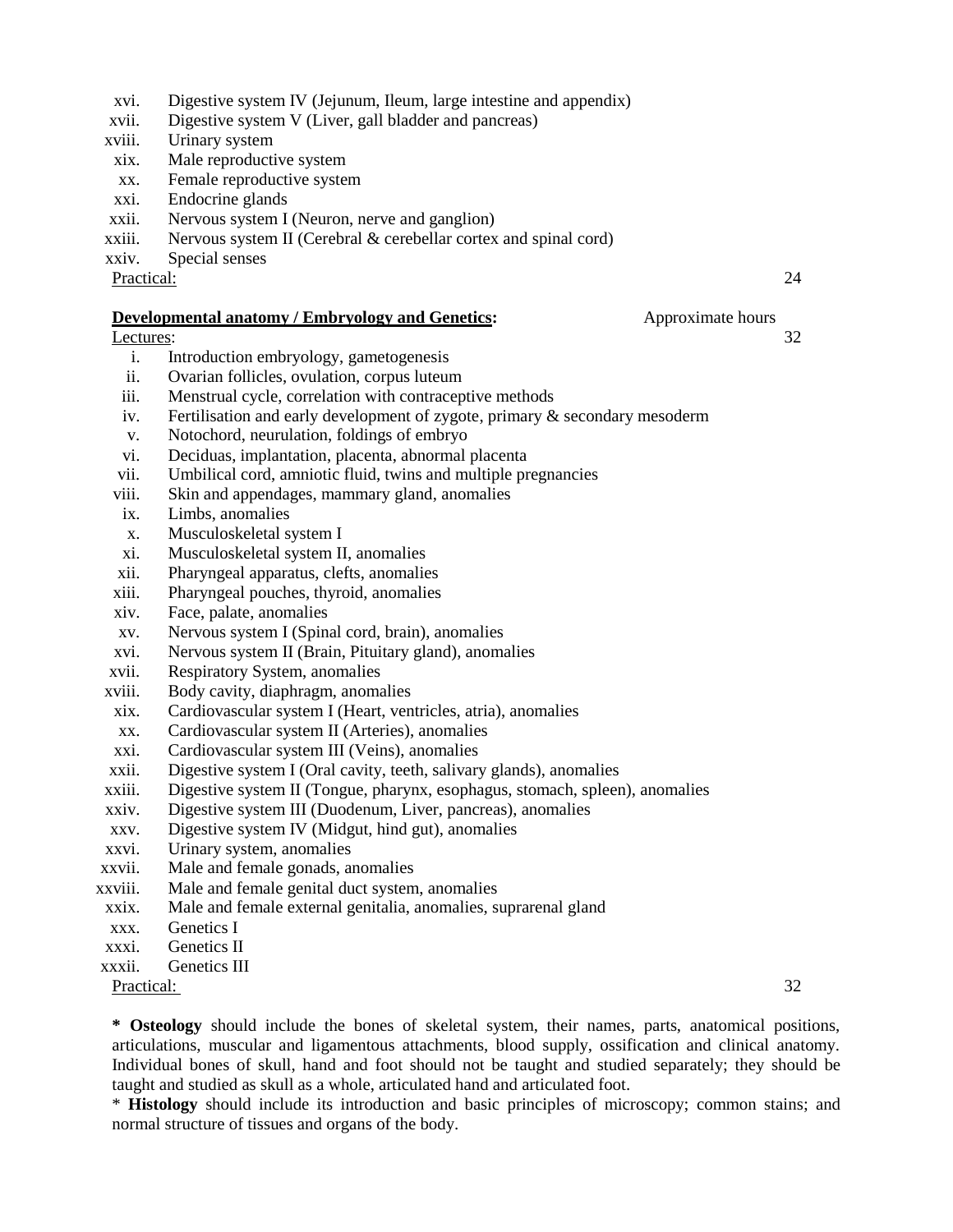\* **Embryology** should include its introduction, gametogenesis, fertilisation; and stages in development of various structures, organs and systems of the body.

\* **Radiology** should include the study of X-rays, CT and MRI of various regions of the body.

\* **Surface Anatomy** should include surface marking of main vessels, nerves and organs of the body and knowledge of surface landmarks in living subject.

\* **Dissection** should be done by students on the cadaver by the assistance of teachers allotted for the tables.

\* **Cross sections** of various parts of the body should be correlated with CT & MRI.

\* **Practical Manuals** should be used by the students to draw selected figures of macroscopic, microscopic and developmental anatomy including genetics.

\* Weekly or fortnightly tests / tutorials / seminar by students / other activities like model or drawing competitions should be scheduled at regular intervals.

### **Minimum eligibility criterion to appear in 1st Professional Examination:**

35% marks in Internal Assessment separately in theory and practical

Attendance: 75% in Theory Classes

80% in Practical Classes

#### **Examination pattern and Marks distribution:**

| Marks:                                                                                                   |     |      | Theory | Practical |  |  |
|----------------------------------------------------------------------------------------------------------|-----|------|--------|-----------|--|--|
| Internal Assessment Marks:                                                                               | 200 |      | 100    | 100       |  |  |
| Professional Examination Marks:                                                                          | 200 |      | 100    |           |  |  |
|                                                                                                          |     | Viva | 20     | 80        |  |  |
| Total:<br>400                                                                                            |     |      | 220    | 180       |  |  |
| (So finally, to pass the 1 <sup>st</sup> Professional MBBS Exam, student has to get minimum 50% marks in |     |      |        |           |  |  |
| theory i.e. 110 out of 220 and minimum 50% marks in practical i.e. 90 out of 180)                        |     |      |        |           |  |  |

(\*Internal Assessment Marks would be calculated from the marks obtained in  $1<sup>st</sup>$  Terminal,  $2<sup>nd</sup>$  Terminal and Pre-Professional Examinations (as average of 3) as follows:

|                                                            | Theory | Practical      |
|------------------------------------------------------------|--------|----------------|
| 1 <sup>st</sup> Terminal Exam: (On the syllabus completed) | 50     | 50             |
| $2nd$ Terminal Exam: (On the syllabus completed            |        |                |
| after 1 <sup>st</sup> Terminal Exam)                       | 50     | 50             |
| Pre Professional: (On the whole syllabus)                  |        |                |
| By 2 Theory papers-                                        |        |                |
| *Paper I: Upper limb, Head neck, Neuroanatomy              |        |                |
| and their related general $\&$ gross anatomy,              |        |                |
| microanatomy, developmental anatomy $\&$ genetics.         | 50     |                |
| *Paper II: Thorax, Abdomen, Lower limb                     |        |                |
| and their related general $\&$ gross anatomy,              |        |                |
| microanatomy, developmental anatomy & genetics.            | 50     |                |
| Viva voce:                                                 | 20     | 80             |
| Total                                                      | 220    | 180 Total=400  |
| Internal Assessment marks:                                 | 100    | 100 Total=200) |